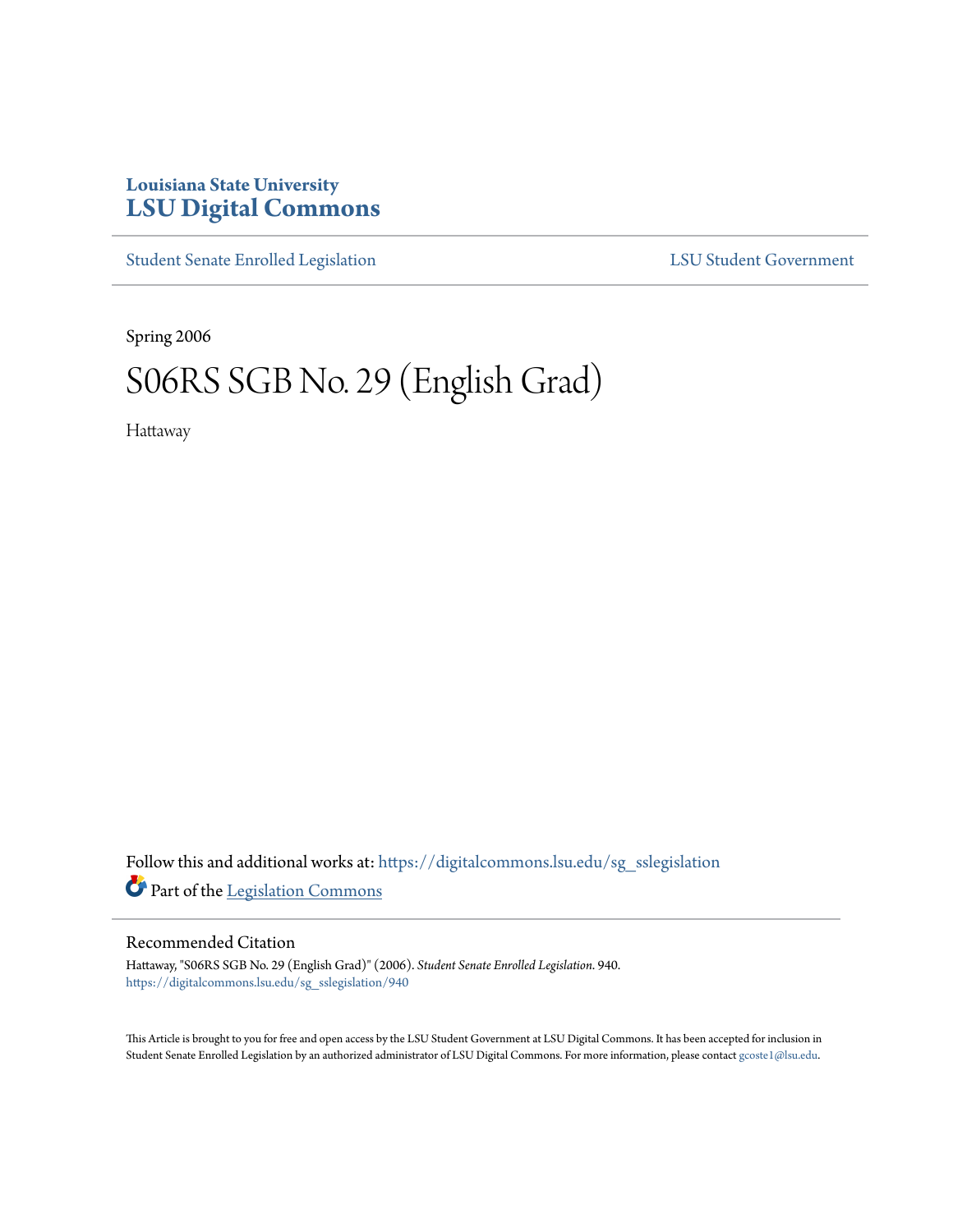[LOUISIANA STATE UNIVERSITY]

**STUDENT SENATE S05RS SGB NO. 29 BY: SENATOR HATTAWAY**

### **A BILL**

#### **TO APPROPRIATE \$2100.00 TO THE ENGLISH GRADUATE STUDENT ASSOCIATION TO HELP DEFRAY THE COSTS OF SPONSORING FROM SPOKEN WORD TO VISUAL ZINES: MULTIPLE VOICES COMPOSING FOR COMMUNITY INVOLVEMENT**

| PARAGRAPH 1:        | WHEREAS, MULTIPLE VOICES COMPOSING FOR COMMUNITY<br>INVOLVEMENT IS A SERVICE-LEARNING PROJECT THAT ENGAGES<br>OVER 200 TEENS EACH WEEK IN SPOKEN WORD AND WRITING |
|---------------------|-------------------------------------------------------------------------------------------------------------------------------------------------------------------|
|                     | PROGRAMS, AND;                                                                                                                                                    |
| PARAGRAPH 2:        | WHEREAS, THIS PROJECT ENGAGES LSU STUDENTS IN A                                                                                                                   |
|                     | PARTNERSHIP WITH MULTIPLE COMMUNITIES, SPECIFICALLY THE                                                                                                           |
|                     | BIG BUDDY PROGRAM'S WORDPLAY PROJECT, AND SIX EAST                                                                                                                |
|                     | BATON ROUGE PARISH SCHOOLS, AND;                                                                                                                                  |
| <b>PARAGRAPH 3:</b> | WHEREAS, WORDPLAY, A BRAND NEW LITERARY COMMUNITY                                                                                                                 |
|                     | AMONG BATON ROUGE TEENS WHICH IS CONCEIVED OF THROUGH                                                                                                             |
|                     | WRITING WORKSHOPS, OPEN-MICS, POETRY SLAMS AND TEEN                                                                                                               |
|                     | PUBLICATIONS, HAS ALREADY PROVIDED MANY OPPORTUNITIES                                                                                                             |
|                     | FOR LSU STUDENTS AND WRITERS TO ENGAGE IN, AND;                                                                                                                   |
| PARAGRAPH 4:        | WHEREAS, THE TEEN LITERARY CULTURE THAT WORDPLAY                                                                                                                  |
|                     | GENERATES ENABLES TEENS TO SEE LITERACY AS A WAY TO SPEAK                                                                                                         |
|                     | OUT ABOUT THEIR LIVES THROUGH WRITING, AND;                                                                                                                       |
| <b>PARAGRAPH 5:</b> | WHEREAS, FOR TEENS, THIS KIND OF COMMUNITY CAN BE AN                                                                                                              |
|                     | ESSENTIAL LIFELINE TO RESOURCES AND EXPERIENCES THAT                                                                                                              |
|                     | WOULD OTHERWISE REMAIN OUT OF REACH, AND;                                                                                                                         |
| PARAGRAPH 6:        | WHEREAS, THE LSU STUDENTS IN THIS PROJECT ARE JOINTLY                                                                                                             |
|                     | WORKING WITH MIDDLE AND HIGH SCHOOL STUDENTS WHO HAVE                                                                                                             |
|                     | BEEN CONCEIVING AND WRITING POETRY FOR THE PAST FEW                                                                                                               |
|                     | MONTHS, AND;                                                                                                                                                      |
| PARAGRAPH 7:        | WHEREAS, WE WILL BE ASSISTING STUDENTS FROM ISTROUMA,                                                                                                             |
|                     | GLEN OAKS, UHIGH, SCOTLANDVILLE, AND NORTHDALE IN THE                                                                                                             |
|                     | PRODUCTION OF ZINES (A BLEND OF VISUAL AND VERBAL                                                                                                                 |
|                     | DISCOURSE) BASED ON THEIR WRITTEN AND PERFORMED WORKS,                                                                                                            |
|                     | AND;                                                                                                                                                              |
| <b>PARAGRAPH 8:</b> | WHEREAS, A PUBLIC EVENT WILL BE HELD AT THE MCKINLEY                                                                                                              |
|                     | HIGH ALUMNI CENTER TO SHOWCASE THE WORK AND                                                                                                                       |
|                     | DISTRIBUTE THE ZINES, AND;                                                                                                                                        |
| PARAGRAPH 9:        | WHEREAS, THIS PUBLISHING INITIATIVE IS THE FIRST OF ITS KIND                                                                                                      |
|                     | IN BATON ROUGE, AND;                                                                                                                                              |
| PARAGRAPH 10:       | WHEREAS, THE LSU-EAST BATON ROUGE PARISH SCHOOL-                                                                                                                  |
|                     | COMMUNITY PARTNERSHIP THAT WE HAVE FORGED IS NOT ONLY                                                                                                             |
|                     | VITAL TO THE HEALTH OF A TRUE COMMUNITY, BUT ALSO                                                                                                                 |
|                     | TEACHES ALL PARTICIPANTS INVOLVED HOW TO GET THEIR                                                                                                                |

VOICES AND CONCERNS HEARD IN A DEMOCRATIC SOCIETY, AND; **PARAGRAPH 11:** WHEREAS, THE GOAL OF EACH CULTURAL COMMUNITY ZINE IS TO CREATE A PUBLICATION WHICH DISTINCTLY REFLECTS THE KINDS OF WRITTEN, VISUAL, AND PERFORMATIVE DISCOURSE